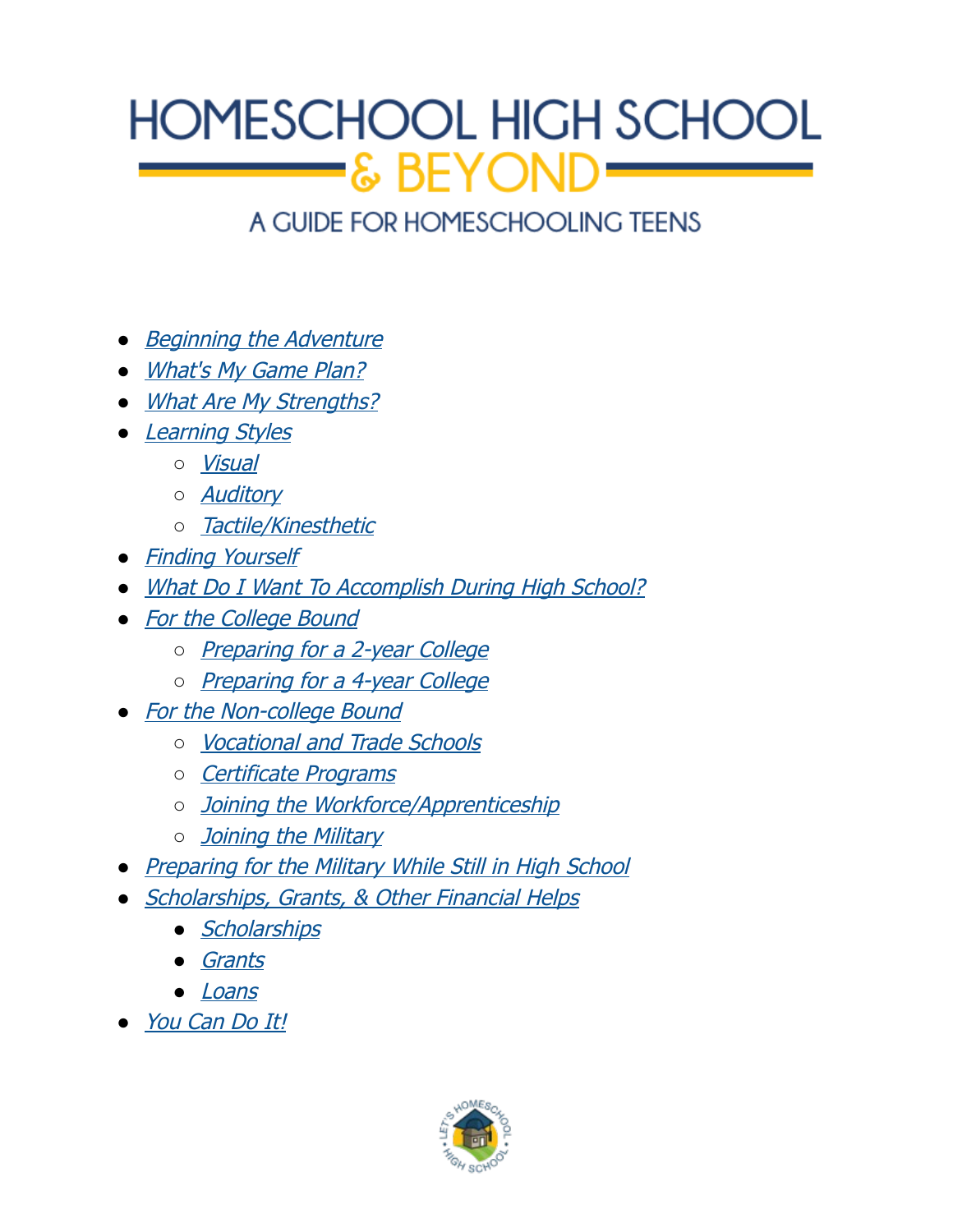## <span id="page-1-0"></span>**BEGINNING THE ADVENTURE**



So...you are about to enter your high school years. This is a time of growing independence and responsibility. This can be an exciting time for a young person as you start to feel and get treated more like an adult. You may be getting your first job, learning how to drive, and looking into colleges. It's a time for you to begin taking ownership of your education and the direction you want to take with your life.

Each of these things is a big deal. Some of these things will require some "soul searching". You don't want to end up with a career that is going to make you miserable. This guide is meant to help walk you through some of this "soul searching" so that you can make informed decisions about your future.

In this guide you will find information about:

- what courses are recommended for 9th grade 12th grade to increase your chances of getting into the college of your choice
- identifying your personal strengths
- learning styles
- several sets of questions to steer you into writing out your **personal story**, share what are your **goals for high school**, and discover what your goals are for immediately **after high school** and why should you be preparing for those goals now.

Your parents will still be there to guide and advise you, however most parents begin to allow their teens to make more and more decisions on their own. This might be a difficult process for some parents, so be patient with them. Some parents don't want to let go of the reins. They want to protect their children from danger. They still see you toddling around their house investigating everything you can get your pudgy little hands on or into your mouth, at least in their minds. Try not to get upset about this or argue with them about it. Do your best to show responsibility and they will eventually come around.

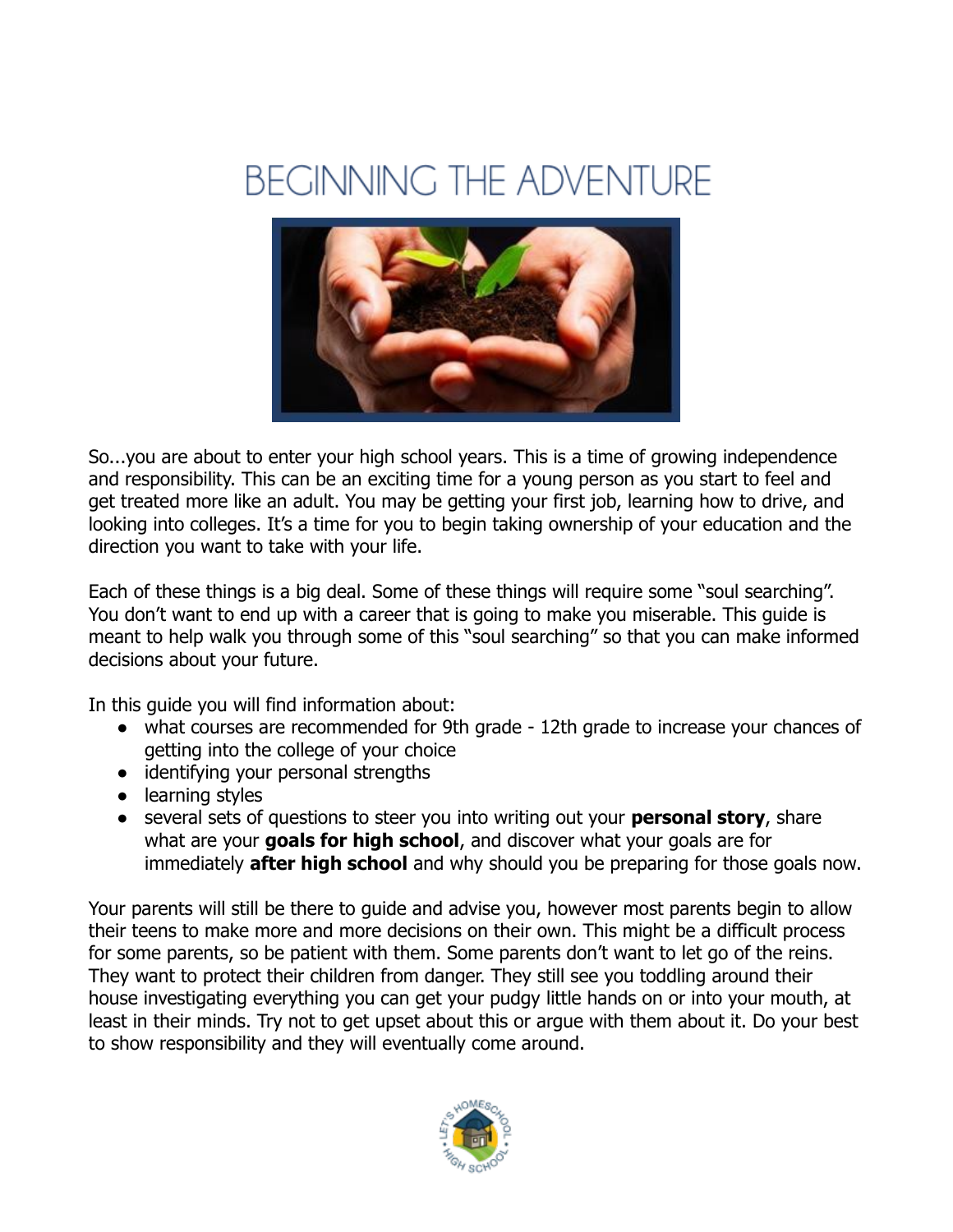There are parents who may be at the other extreme. They may be more than ready to nudge you out of the nest encouraging you to test your wings at every opportunity. If this is your parent, be thankful. They are doing what they believe is best to prepare you for adult life.

No matter where your parents are on the protectiveness scale, you are going to eventually need to take over the driver's seat of your life. This resource is meant to give you some of the tools and confidence to do that.

.



## <span id="page-2-0"></span>WHAT'S MY GAME PLAN?

As we discussed earlier, your high school years are a time of many firsts and much decision making. Many of the decisions you make at this time will have an effect on the rest of your future. Don't let that thought freak you out. Just like a good quarterback always has a game plan so should you. Take things a step at a time. The very first step is figuring out what classes you need to take while you are still in high school.

Keep in mind that there are certain core subjects that every high school student would be wise to complete. However, there are some states in which the regulations on homeschoolers are much stiffer than for other states. It's always a good idea to [find out what the rules are in](http://letshomeschoolhighschool.com/blog/2013/05/23/high-school-homeschooling-laws-state/) [your particular state.](http://letshomeschoolhighschool.com/blog/2013/05/23/high-school-homeschooling-laws-state/)

The wonderful thing about being a high school homeschooler is that you get to tailor your education toward what you would eventually like to do as a career. Your electives may consist of courses that will help you get experience in your chosen field. You may even decide to [dual-enroll in your local college](http://letshomeschoolhighschool.com/dual-enrollment-2/) to get a head start on that degree. Another option would be [interning with a professional t](http://letshomeschoolhighschool.com/high-school-summer-internships/)o get a feel for the career you are considering.

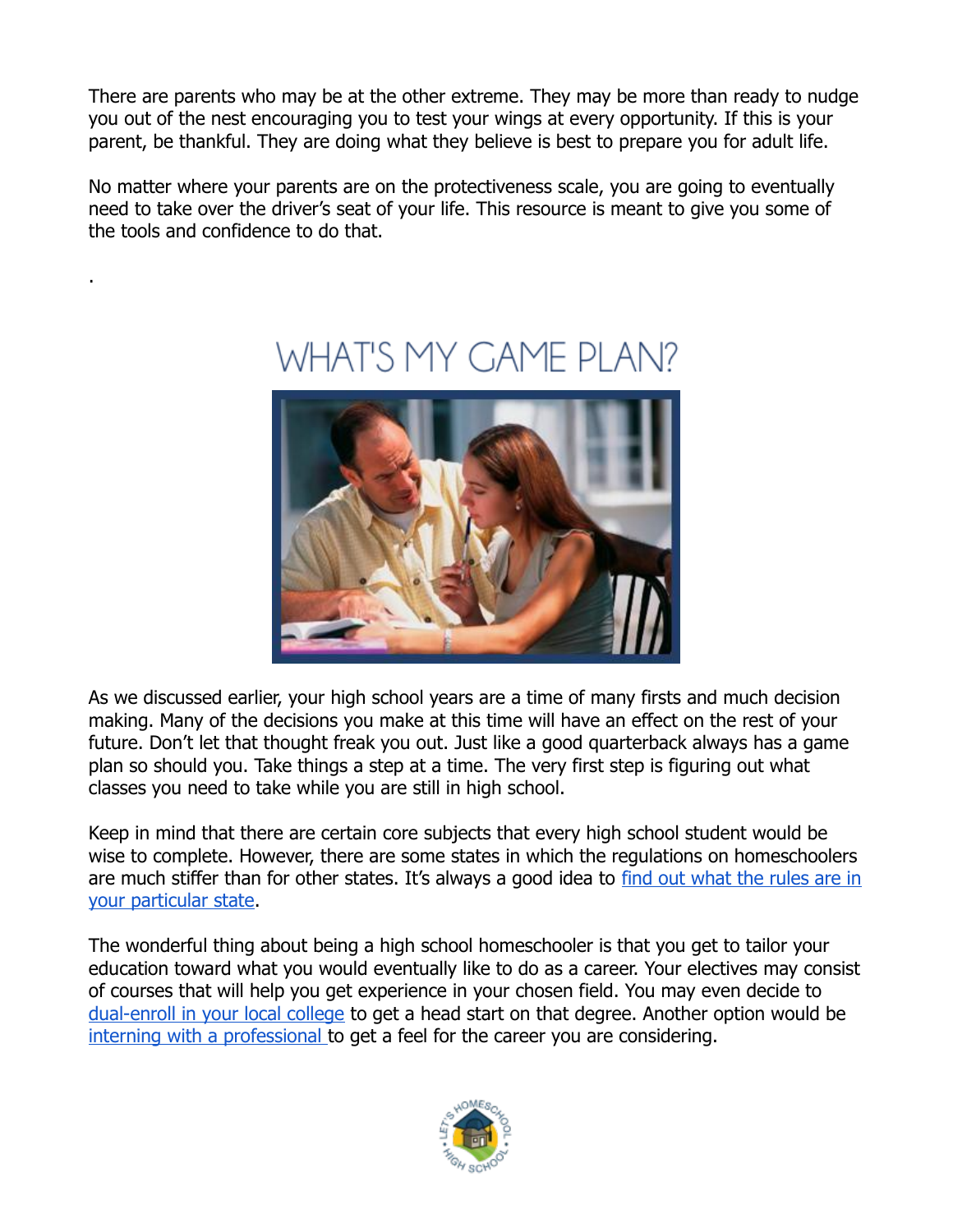For now, it all starts with the core subjects. For any student who is looking to enter college, you would be wise to make sure you complete 4 credits language arts, 2-4 credits math, 2-4 credits history/geography, 2-4 credits science, 2-4 credits foreign language.

It is also a good idea, if you have a clue of what college you would like to attend, to [find out](http://letshomeschoolhighschool.com/blog/2013/08/12/high-school-requirements-higher-education-goals/)  [what classes they require](http://letshomeschoolhighschool.com/blog/2013/08/12/high-school-requirements-higher-education-goals/) that you take in high school before they will admit you into their school. I would even suggest checking this for several possible colleges. A traditional four-year plan usually looks something like this:

| <b>Ninth Grade: First Semester</b> | <b>Ninth Grade: Second Semester</b> |
|------------------------------------|-------------------------------------|
| English                            | English                             |
| Math                               | Math                                |
| Science                            | Science                             |
| History                            | <b>History</b>                      |
| Foreign Language                   | Foreign Language                    |
| Elective                           | <b>Physical Education Elective</b>  |

| <b>Tenth Grade: First Semester</b> | <b>Tenth Grade: Second Semester</b> |
|------------------------------------|-------------------------------------|
| English                            | English                             |
| Math                               | Math                                |
| Science                            | Science                             |
| <b>History</b>                     | <b>History</b>                      |
| Foreign Language                   | Foreign Language                    |
| <b>Career Oriented Elective</b>    | Fine Art Elective                   |

| <b>Eleventh Grade: First Semester</b> | <b>Eleventh Grade: Second Semester</b> |
|---------------------------------------|----------------------------------------|
| English                               | English                                |
| Math                                  | Math                                   |
| Science                               | Science                                |
| History                               | History                                |
| Fine Art Elective                     | <b>Career Oriented Elective</b>        |

| <b>Twelfth Grade: First Semester</b> | <b>Twelfth Grade: Second Semester</b> |
|--------------------------------------|---------------------------------------|
| English                              | English                               |
| Math                                 | Math                                  |
| Science                              | Science                               |
| <b>History</b>                       | History                               |
| Elective                             | Elective                              |

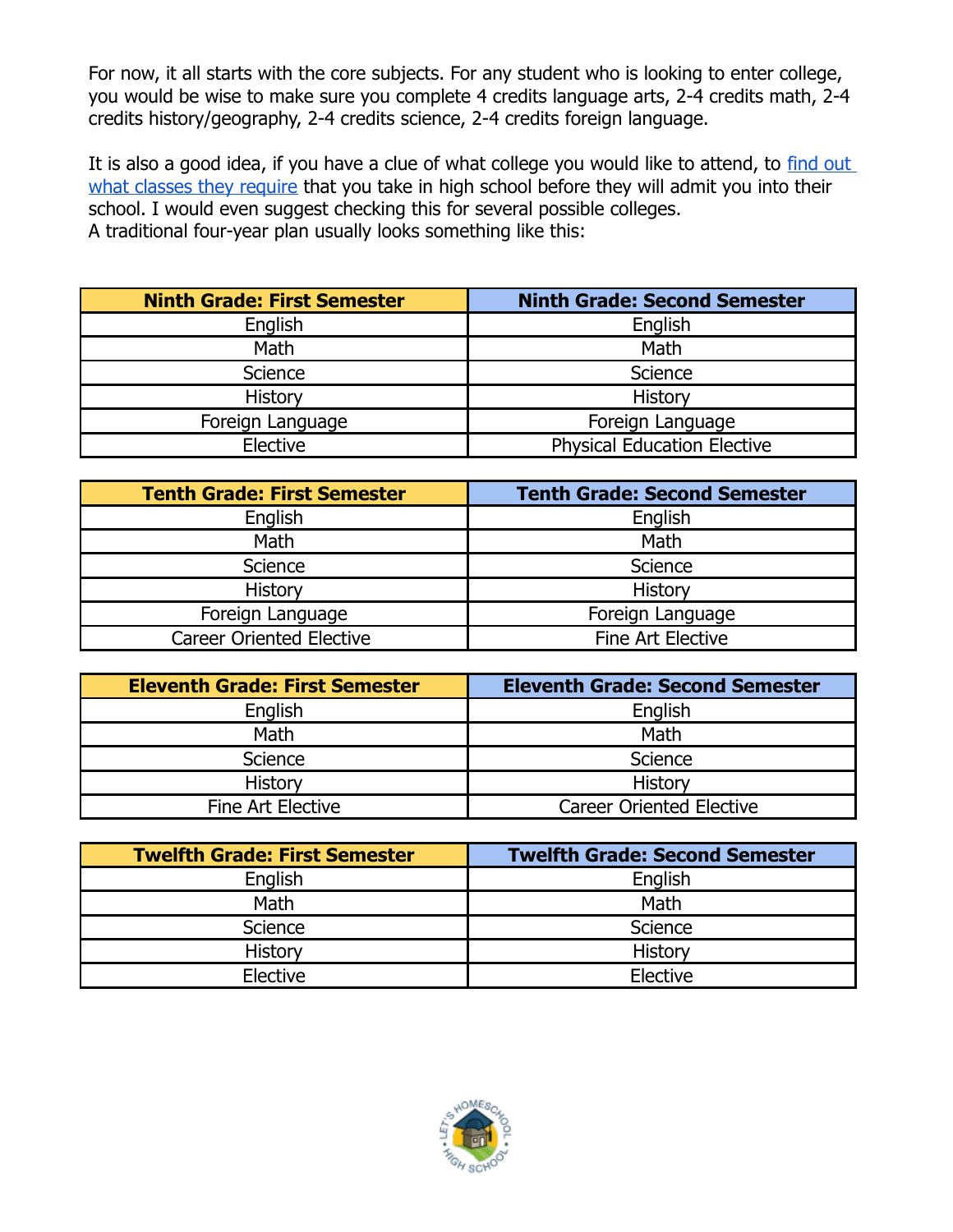<span id="page-4-1"></span>



This is one of the first things I'd like you to begin thinking about. If you are able to discover and tap into your particular strengths, and by the way, EVERYONE has strengths, you will be more content in the career you eventually enter.

How does one discover their strengths? Well, the best and quickest way is through the book [Strengths Finder 2.0.](http://strengths.gallup.com/default.aspx) This is actually much more than just a book although you will have to have the book to get started. Inside the back cover is a special code which you will use to access an online test. This test has been carefully researched and designed to help you identify what your individual strengths are. The information contained in the book can help you to better understand your results and give you a better handle on what sort of career is best suited for you.

## <span id="page-4-0"></span>**LEARNING STYLES**

As a homeschooler, you have probably already heard about learning styles. Your parents may have even "pegged" you with a dominant learning style. Did you agree with their assessment? Whether you did or not, it can be helpful to take a fresh look at this and decide for yourself what you think your dominant style is.

By the way, can you guess why I keep saying dominant? That's right! You can use more than one learning style and you may even use a particular style when learning one subject and a totally different one for another subject.

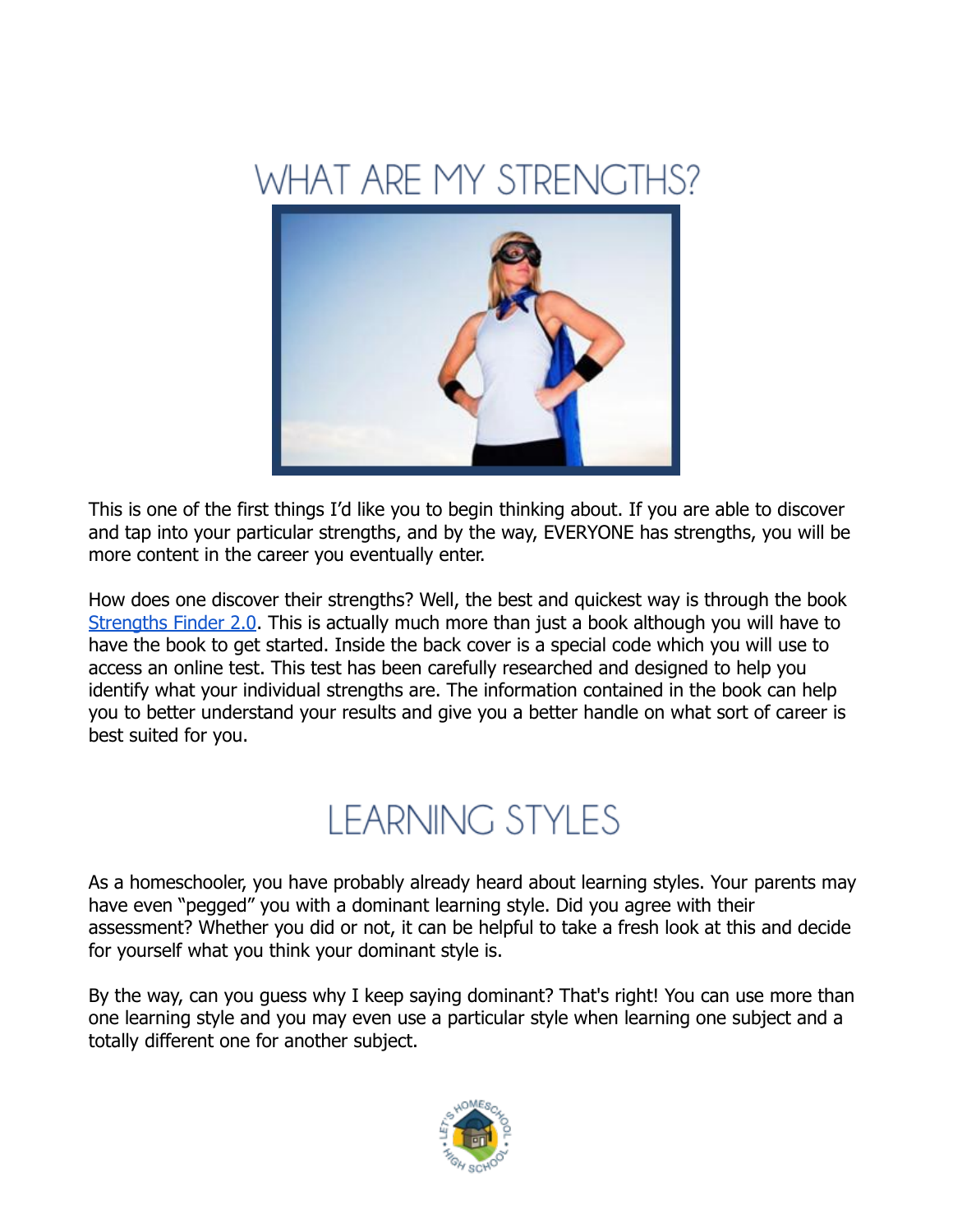Why does it matter what your learning style is? Well, if you know your own particular learning style, you can employ it to help you do better throughout your high school years and into college. Learning the subject matter the way you relate to it best will make learning take less effort and seem less like work. So how does one figure out what their dominant style is? Let's take a look at each one. You may need to try each style with different subjects to determine which best fit you.

### <span id="page-5-2"></span>**Visual**

This is obviously going to have to do with sight. If you like to see lots of pictures and diagrams to help you understand something, then you might be a visual learner. Other signs that you are a visual learner might include:

- You see pictures that compliment the music when listening to a song.
- You like websites that have a really cool design and have nice graphics.
- When waiting in line you are likely to look at pictures or displays nearby.
- When looking for a book to read you go for the one that has a cover that grabs you.

How would you study using the visual style? Read back over your notes, look at the section titles in your textbook, analyze drawings and graphics and perhaps create your own then label them.

### <span id="page-5-1"></span>**Auditory**

Again it's probably pretty obvious that this one deals with listening. Is it easier for you to remember things if they are taught in a lecture format? Do you repeat information back to yourself? You just might be an auditory learner. Here are more clues to how auditory learners operate:

- When you are listening to music you can't help but hum along.
- The websites you like best have areas where you can listen to music or chat audibly with your friends.
- If you are stuck in line, you are likely to strike up a conversation with people in line with you.
- You are likely to want to read a book that you've heard a friend share about.

What does a study session look like with the auditory learning style? You might have someone quiz you with facts about the material or you might find a place where you can say them aloud to yourself while not disturbing anyone else.

### <span id="page-5-0"></span>**Tactile/Kinesthetic**

This one may not be so obvious but it has to do with movement and manipulation of objects.

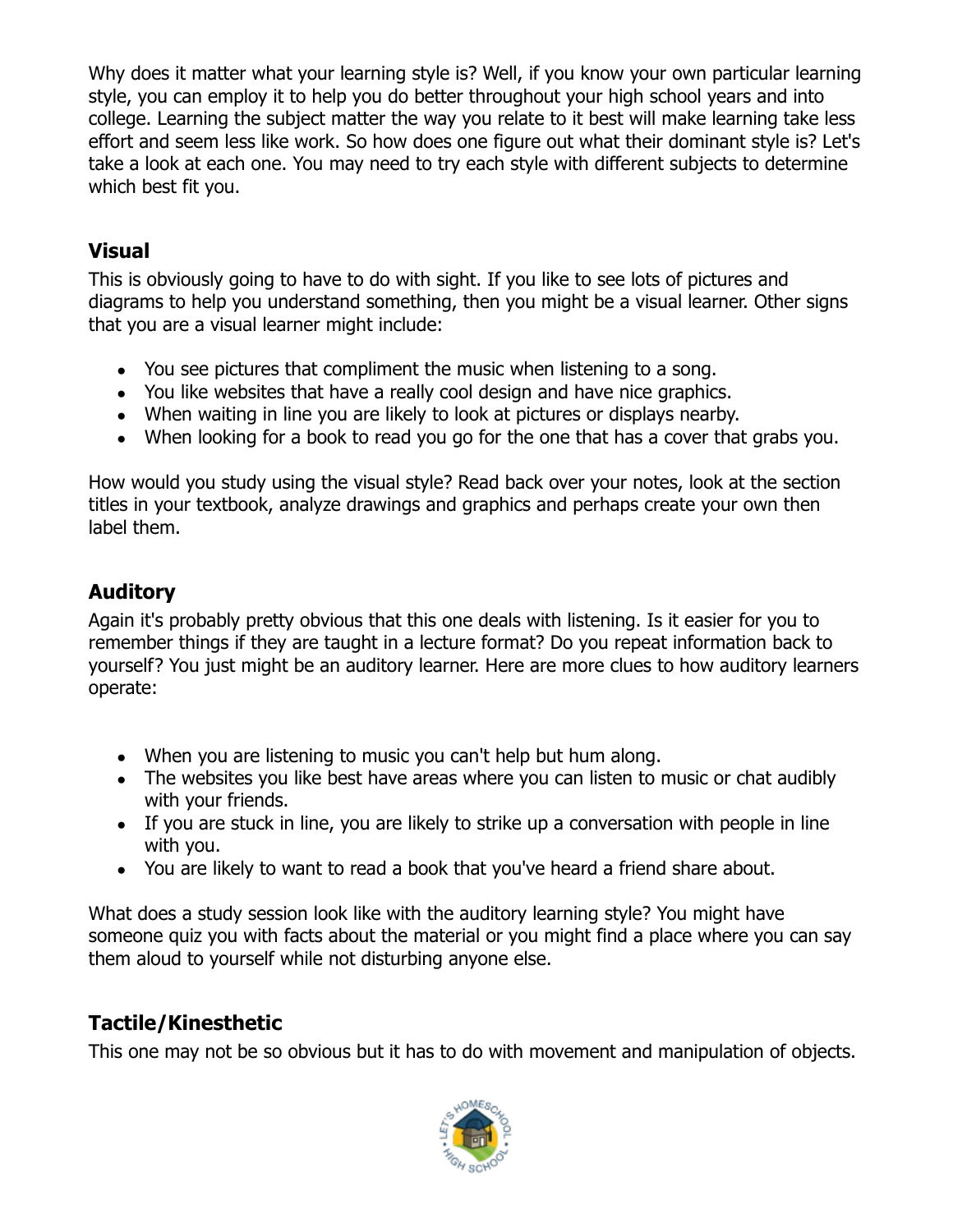This is what we so often hear referred to as "hands on learning". The person who is a tactile/kinesthetic learner craves action. You might be a tactile/kinesthetic learner if:

- You have to move and dance to music, or at the very least, tap your fingers or foot.
- Your favorite websites are interactive.
- In line you will fidget, tap out a beat with your foot or hand or basically be in constant motion.
- The books you choose will have lots of true accounts.

A tactile/kinesthetic learner would study by jotting down info on index cards, making an outline or creating 3d models.

The learning styles information is adapted from:

Russ, Jill S., (2012, April 7). Figuring Out Your Learning Style. Russ' Rockets: The Official Website of Mrs. Russ' Third Grade Class. Retrieved April 9, 2013, from <http://mrsruss.com/Parents/learningstyles2.html>

## <span id="page-6-0"></span>FINDING YOURSELF



There are some teens who have known what they want to do with their lives from a very early age. This is not the norm, however. For many of us it can be a mystifying endeavour attempting to decide what vocation would best suit you. One exercise that can help is to write out your personal story. Following are some questions to help you "find yourself".

What are your favorite subjects in school?

Which subjects do you seem to really struggle with?

What activities do you find yourself doing in your free time? (Note here: it seems that

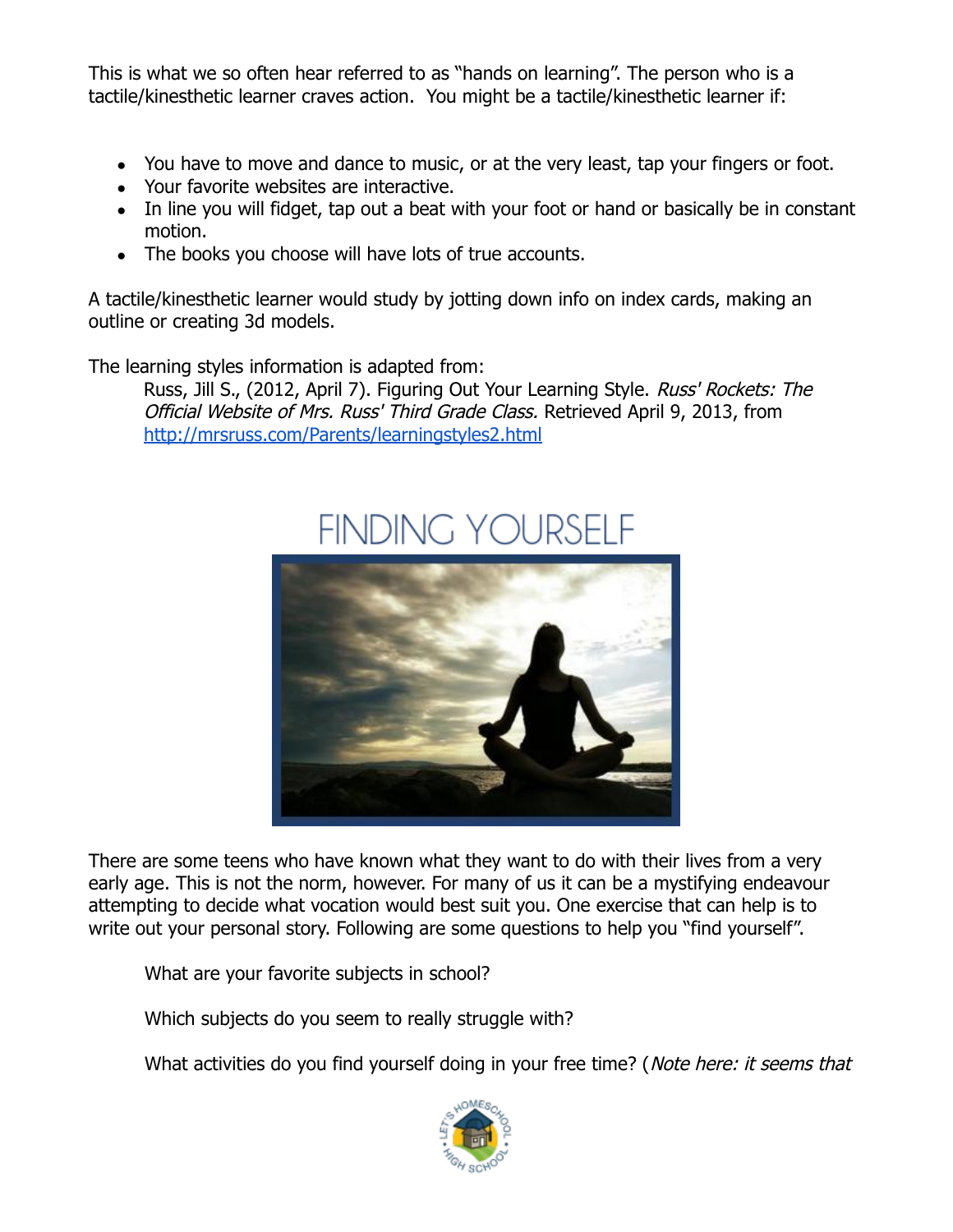for many teens and kids these days, video gaming is a top free-time filler. Try to think beyond video games. What other kinds of things do you enjoy doing?)

What kinds of things are you interested in?

Do you prefer being outside or inside?

Do you consider yourself to be a people person, or do you prefer to work alone?

Do you have a special aptitude for working with computers? This is where the video gaming might be more than a time-filler.

Are you self-motivated, or do you work better with a prescribed agenda and plenty of accountability?

Are you "artsy and creative"?

What do your parents, and other respected adults in your life have to say about your talents and aptitudes?

Are you willing to work lots of hours or would you prefer to have more time to spend with your future family?

Are you looking to become wealthy and have a big house and nice car, or will you be content to simply provide for a family?

Again, don't forget to take into account your strengths and how they relate to particular job choices.

Can you see a pattern in any of your answers? Anything that might suggest a particular line of work? Don't despair if you are still feeling lost. It may help to read up on different careers. A great place to find out about any job available in the US is to go to [http://www.occupationalinfo.org.](http://www.occupationalinfo.org/) Go to your local library and ask your research librarian to help you. Ask people you know about their jobs and what they entail. You might even want to see if you can spend a week or so tagging along with an employee in your field of interest. Make a list of the job possibilities that interest you. You might also think about taking an aptitude test. The ASVAB (Armed Services Vocational Aptitude Battery) is one of the most widely used and does NOT indicate a commitment to join the military.

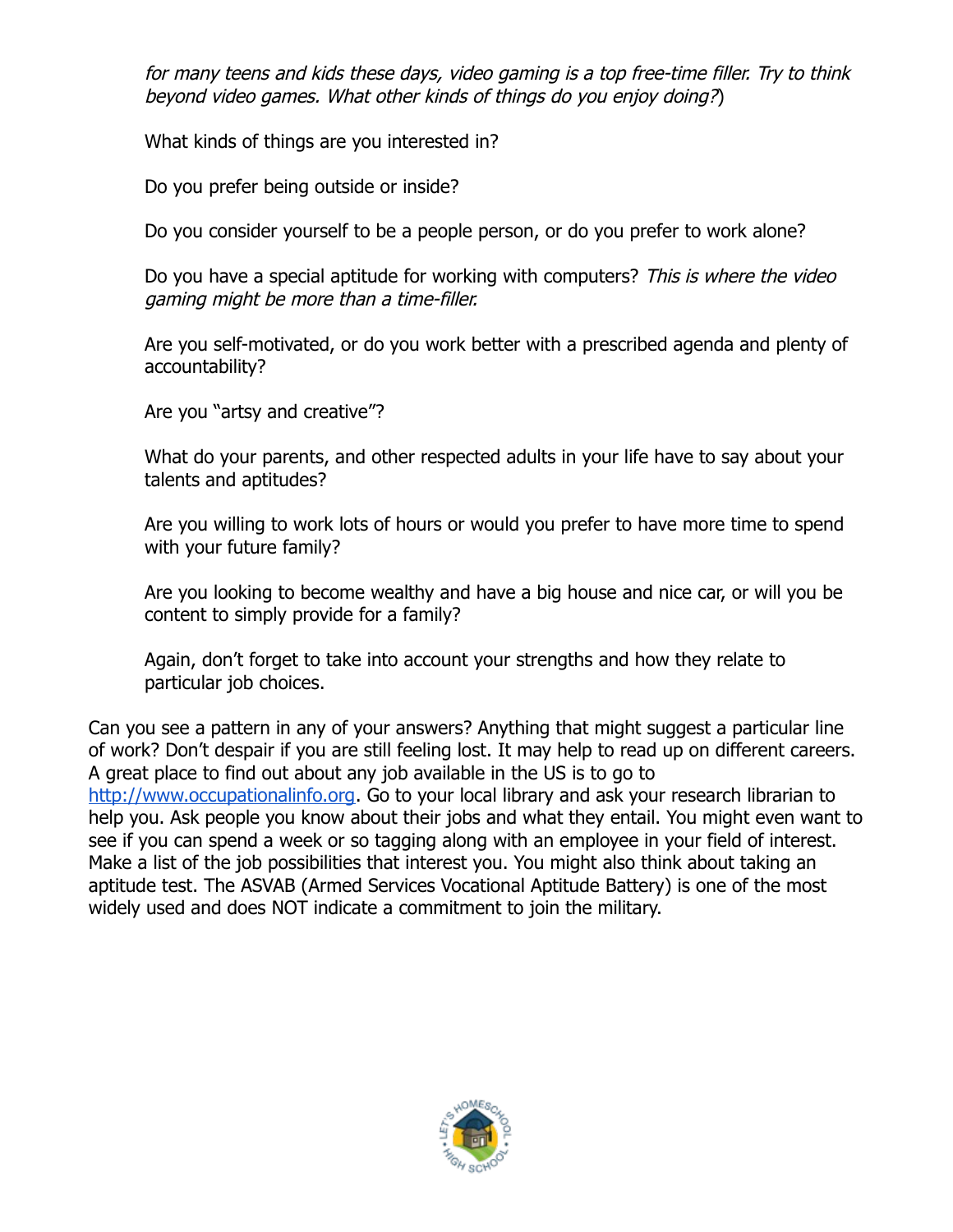## <span id="page-8-2"></span>WHAT DO I WANT TO ACCOMPLISH DURING HIGH SCHOOL?

It's also wise to examine your goals for high school. Answer these questions to help you think these through.

What electives are you hoping to take in high school?

What extracurricular activities do you want to be involved in?

Do you plan to play any sports? If so which ones?

Do you hope to have a job during high school?

Will you do volunteer work somewhere?

Are you going to take advantage of the option to take college classes for free while in high school?

What is your plan to fit all this into your schedule?

Will you have your own vehicle available to drive or will you have to rely on others to get you where you need to be?

## <span id="page-8-1"></span>FOR THE COLLEGE BOUND

### <span id="page-8-0"></span>**Preparing for a 2-year College**

A 2-year college degree is often also called an Associates Degree. There are high schoolers who mix college level classes with their high school classes to get a head-start on their associates degree even while they are in high school. This is called [dual-enrollment,](http://letshomeschoolhighschool.com/dual-enrollment-2/) and if available in your state, you can usually take advantage of it beginning in your junior year. If you already have a busy high school career planned then this may not be a recommended option for you. Also, keep in mind that as a college student you will be required to take specific classes in which the material may be more mature than you are ready to deal with.

Most associate degrees can be earned from community colleges and trade schools. However,

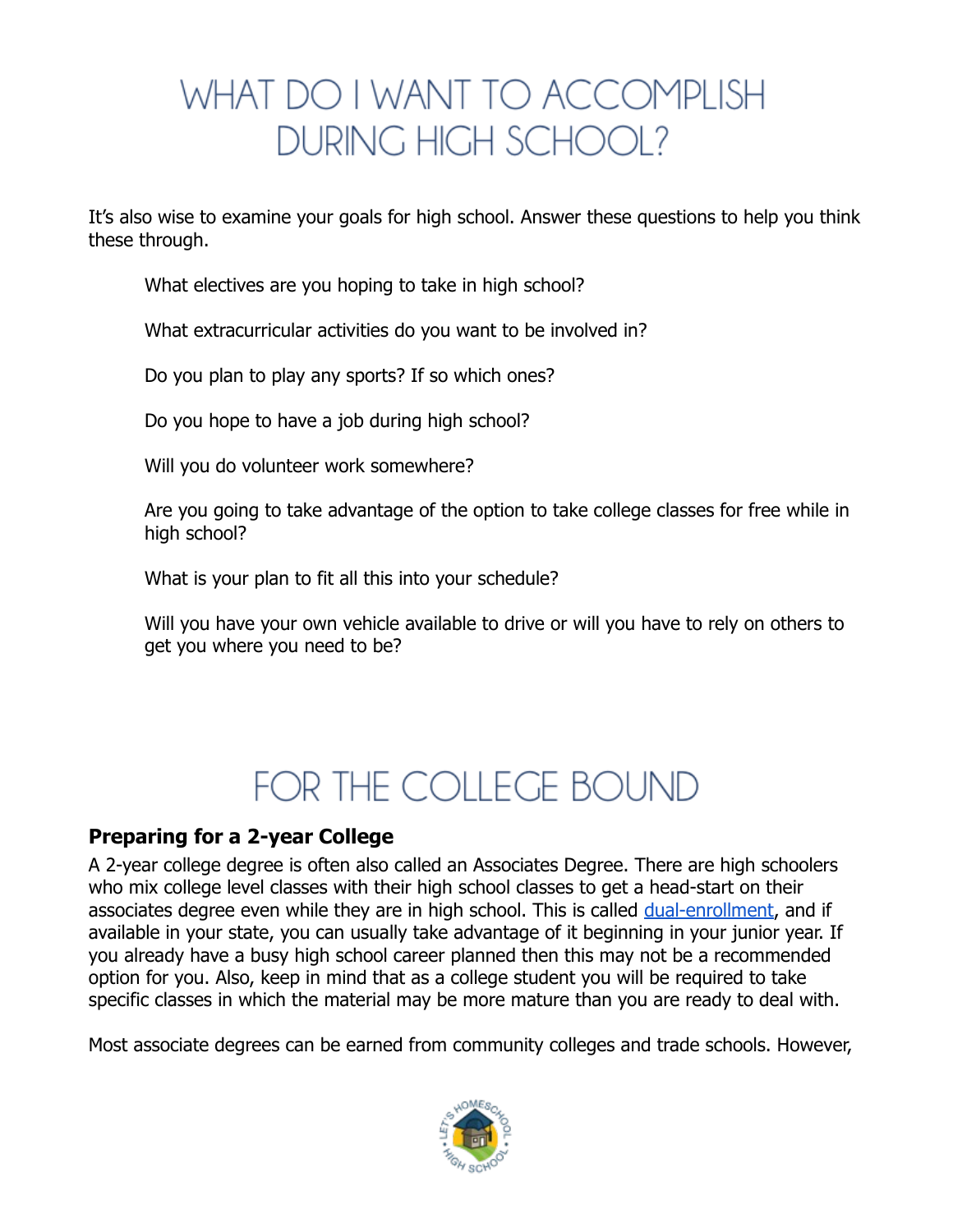some universities also offer them. You may have to take a college entrance exam, even if you are going to be attending a community college. Most of these exams can be taken multiple times but keep in mind that there will be a cost for taking the exam. However, you usually do NOT have to take the ACT or SAT to be accepted into a community college.

There are some advantages to taking at least some of your college coursework at a community college, even if you do not get your full associates degree there. The most important advantage is cost - - courses at a community college usually cost significantly less than their counterparts at colleges or universities. Another advantage is that you can continue to live at home while completing your coursework. As well as being an additional cost advantage, this is also especially beneficial for students who might not be emotionally mature enough to be ready to move away from home immediately after graduation.

Most community college courses are transferable to four-year institutions, but if you are planning on doing some of your coursework at a community college and then transfering to a four-year college afterward, it is important to check with the college you are interested in to make sure they will accept community college credits.



### <span id="page-9-0"></span>**Preparing for a 4-year College**

This is, of course, the way to get a bachelors degree. If your chosen career requires this level of education, you will need to plan to enroll in a full four-year college or university, or transfer to one after community college.

The requirements for gaining admission to a university can be as varied as there are universities in the U.S. That being said, many universities look first and foremost at ACT and/or SAT scores. Again, you can take these tests as many times as you have the cash to pay for them. There are many ways to prepare for these tests from taking a special test prep course to hiring a tutor. Students can start taking these tests as early as 9th grade.

Most 4-year colleges will also look at prospective students' high school grades, extracurricular activities, recommendations from teachers, and the types of classes they took. They want to

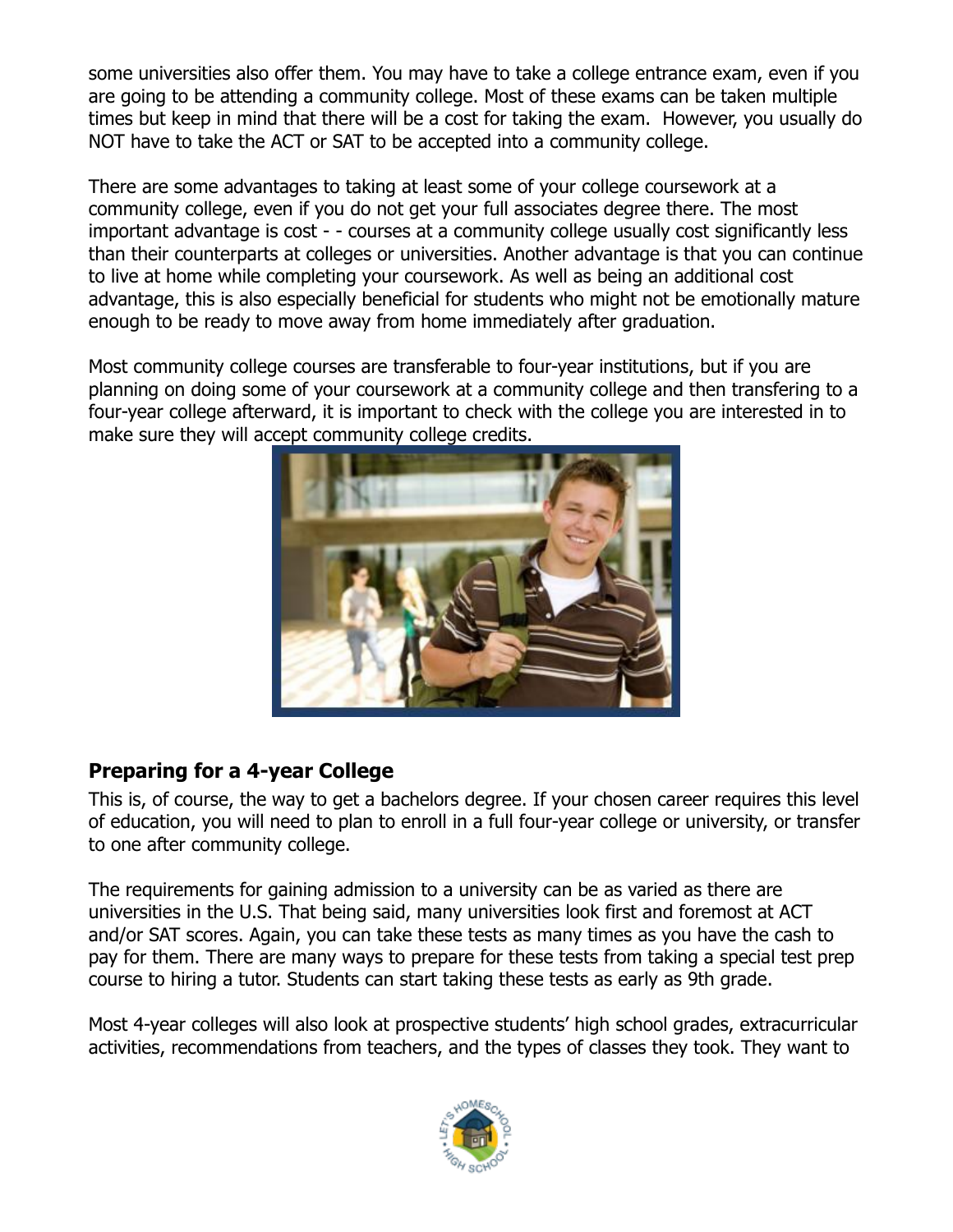see well-rounded students who challenge themselves and are community minded.

I'd like to give you some things to think about at this point. As you begin to zoom in on a possible occupation, it is great to look at specific jobs in this area. However, try not to get too hung up on one particular position. As you choose your path of study, you may want to consider widening the field.

For instance, when I was in high school, I knew I wanted to become a writer. I decided at that time that I would major in Journalism. It seemed like a logical choice at the time. However, I didn't realize that it takes a special personality to be a journalist. One that I just don't have. I would have been better served by getting a degree in English or even Liberal Arts and then possibly minoring in a more specific field. This would have given me more options when it came to getting a job after college.

If you have decided that a four-year college is the right choice for you, then your high school homeschool planning should include:

- planning out [what courses you will need to cover](http://letshomeschoolhighschool.com/blog/2012/07/23/download-homeschool-high-school-planner-college-preparation/#.UBSdwrSwyZg) in high school
- keeping strong records of what coursework you complete in the form of a [transcript](http://letshomeschoolhighschool.com/blog/2012/07/23/download-homeschool-high-school-transcript-template/)

## <span id="page-10-1"></span>FOR THE NON-COLLEGE BOUND

If you are NOT college bound, you may find that you have even more freedom to tailor your education. Many homeschoolers may not be aware of this, but there are no specific graduation requirements for homeschool students. Of course, you want the very best education possible to secure your future success. But isn't it nice that you aren't forced to fit an educational mold that you just aren't shaped for?

So what are some of the tributaries this path can take? [Apprenticeships,](http://www.google.com/url?q=http%3A%2F%2Fletshomeschoolhighschool.com%2Fblog%2F2013%2F03%2F05%2Fapprenticeship-vs-college%2F%23.UiD4LxusiSo&sa=D&sntz=1&usg=AFQjCNEyl9QD7ALbwLsdfBtCMvxZybQSRg) trade schools, getting a job, [starting a business,](http://letshomeschoolhighschool.com/blog/2013/06/14/homeschool-entrepreneur/) [joining the military,](http://letshomeschoolhighschool.com/homeschool-graduates-military/) and [volunteering](http://www.volunteermatch.org/) are just a few of the roads less traveled that can lead you to your ultimate goal. You might want to check out the free e-book ["It's My Life: A Guide to Alternatives After High School"](http://afsc.org/sites/afsc.civicactions.net/files/documents/itsmylife_0.pdf) for even more ideas of alternate post-graduation paths.

### <span id="page-10-0"></span>**Vocational and Trade Schools**

If you are looking at getting a job in a specific trade this may be your best route. For instance, if you want to become a hairdresser or an electrician, a trade school is pretty much the only way to gain the knowledge you will need. You will also not be compelled to take classes that have nothing to do with your field of study.

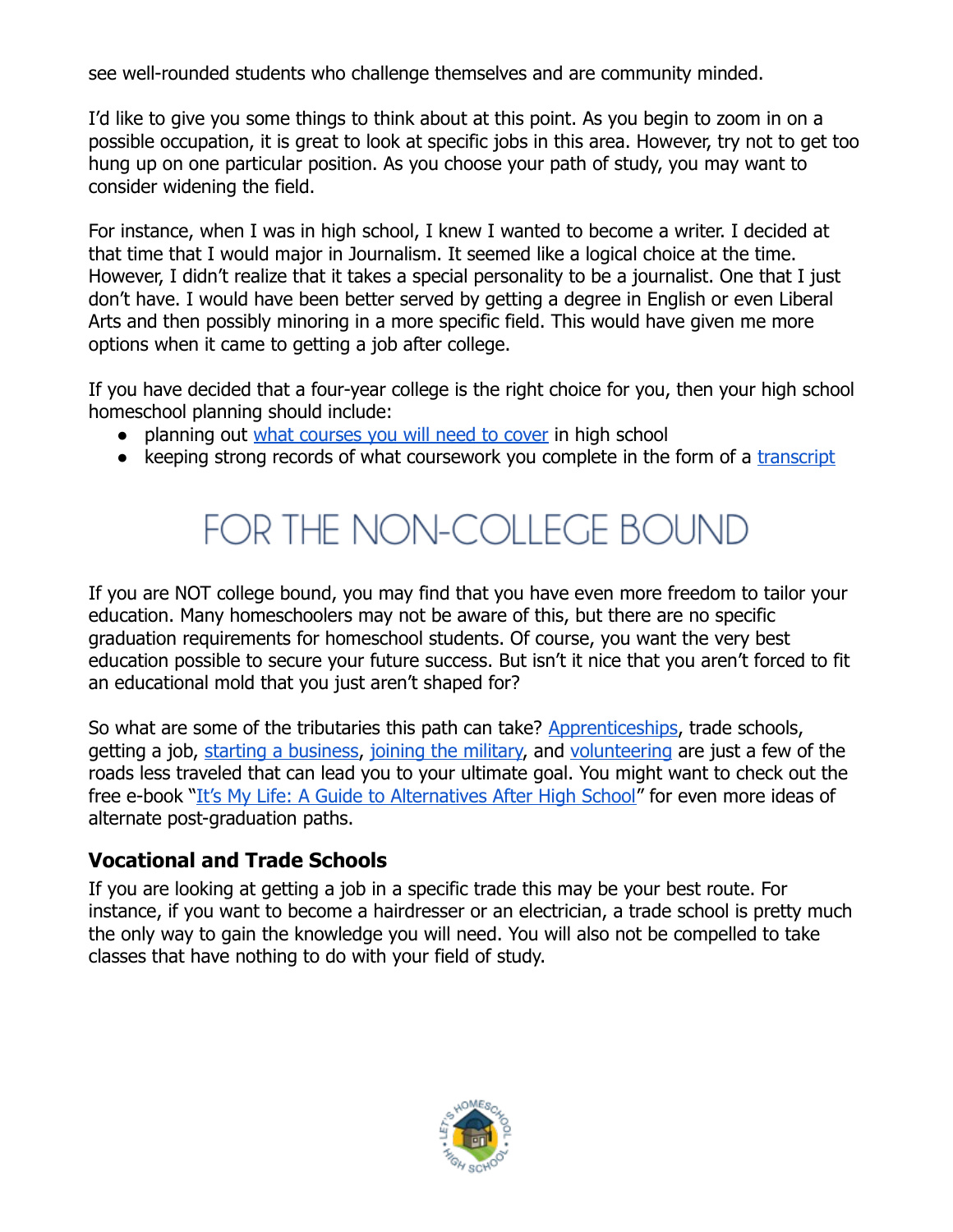

Many people opt for this avenue because you can earn your degree more quickly and without as much cost. In fact, be very leary of trade schools that cost more than typical colleges. There are many that are "for-profit" and will pretty much soak you for all they can get while not always delivering on their grandiose promises.

It is generally easier to get into a trade school than a regular college. All will require a high school diploma or GED. However, some trade schools can be particular about accepting homeschool diplomas. Again, you will need to do your homework.

You will also need to provide the admissions counselor with your standardized test scores. They may want you to take specific standardized tests as a way to determine which classes you will need to take.

### <span id="page-11-1"></span>**Certificate Programs**

This is a twist on the idea of tailoring your secondary education to your career choice. While you are focusing only on the courses that relate to your degree, this is not necessarily the same as learning a trade. Certification can enhance an already earned degree or give you the skills for a very particular vocation. Some certifications can be earned in a matter of weeks while others take longer.

Certification can be gained via online schools or at community colleges as well as traditional colleges. There are even trade schools that offer certification for specific jobs.

### <span id="page-11-0"></span>**Joining the Workforce/Apprenticeship**

There is something to be said for getting a job in the vocation of your choice and starting from the ground up. There are some employers who prefer that you come in with little or no experience so that you can learn to do things their way and before developing bad habits. I have an aunt who wanted to become a baker. She walked into a local bakery shop and filled out an application telling her future boss that she was willing to sweep floors in order to learn the business. She is now the manager of one bakery in a major bakery chain.

Some trades actually require the worker to advance through different levels of apprenticeship before they are allowed to handle all the equipment and be considered a master of the trade. In most cases the employer will expect the apprentice to continue working for them for at

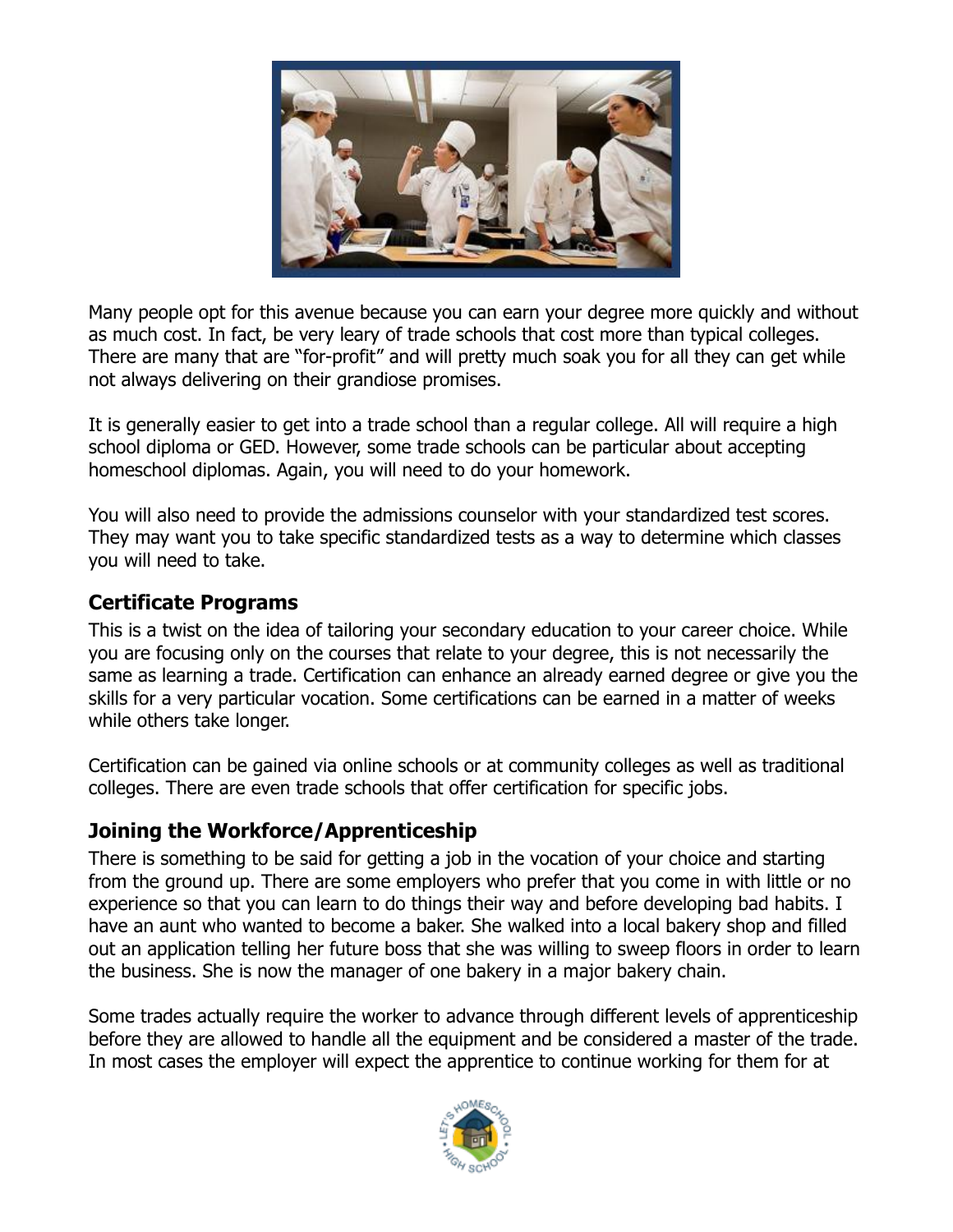least a specific amount of time after completing their training. The main advantage of this option is pretty evident. Not only are you learning the trade of your choice but you are getting paid while doing it.

[CareerOneStop](http://www.careeronestop.org/educationtraining/find/apprenticeshipoffices.aspx) is a great site to find apprenticeship programs in your area.

### <span id="page-12-0"></span>**Joining the Military**

There is a good reason why many people opt to join the military. Beyond fulfilling a patriotic sense of duty there are many other advantages to spending time in the military. At the top of our list is the job training you will receive while in the service. Every branch of the service also provides GI Bill benefits which can be used after you leave the service. All this, and a chance to travel and see the world!



However there is a flipside! This is not a decision to be made frivolously. There are things you should seriously consider before joining the military:

- Are you willing to die for your country? Are you willing to kill for your country?? Both are very real possibilities.
- Are you at least nominally fit?
- Are you willing to relinguish your choices on when you sleep, when you eat, where to live, and where you work for the number of years you are in the service? You will basically BELONG to the government for the time you are in the military.
- Are you willing to spend extended periods of time away from your family?
- Are you willing to endure grueling physical training paired with verbally abusive superiors?
- How are your parents going to feel about you joining?

As someone who has never served in the military, I'm sure others could add to this short list. The point is, count the cost before you join.

If you are okay with all of the above then the next step is speaking to a recruitment officer. You will be expected to take the ASVAB (Armed Services Vocational Aptitude Battery) for which it is advisable to prepare as much as possible. This test designates what options you will have available while in the service.

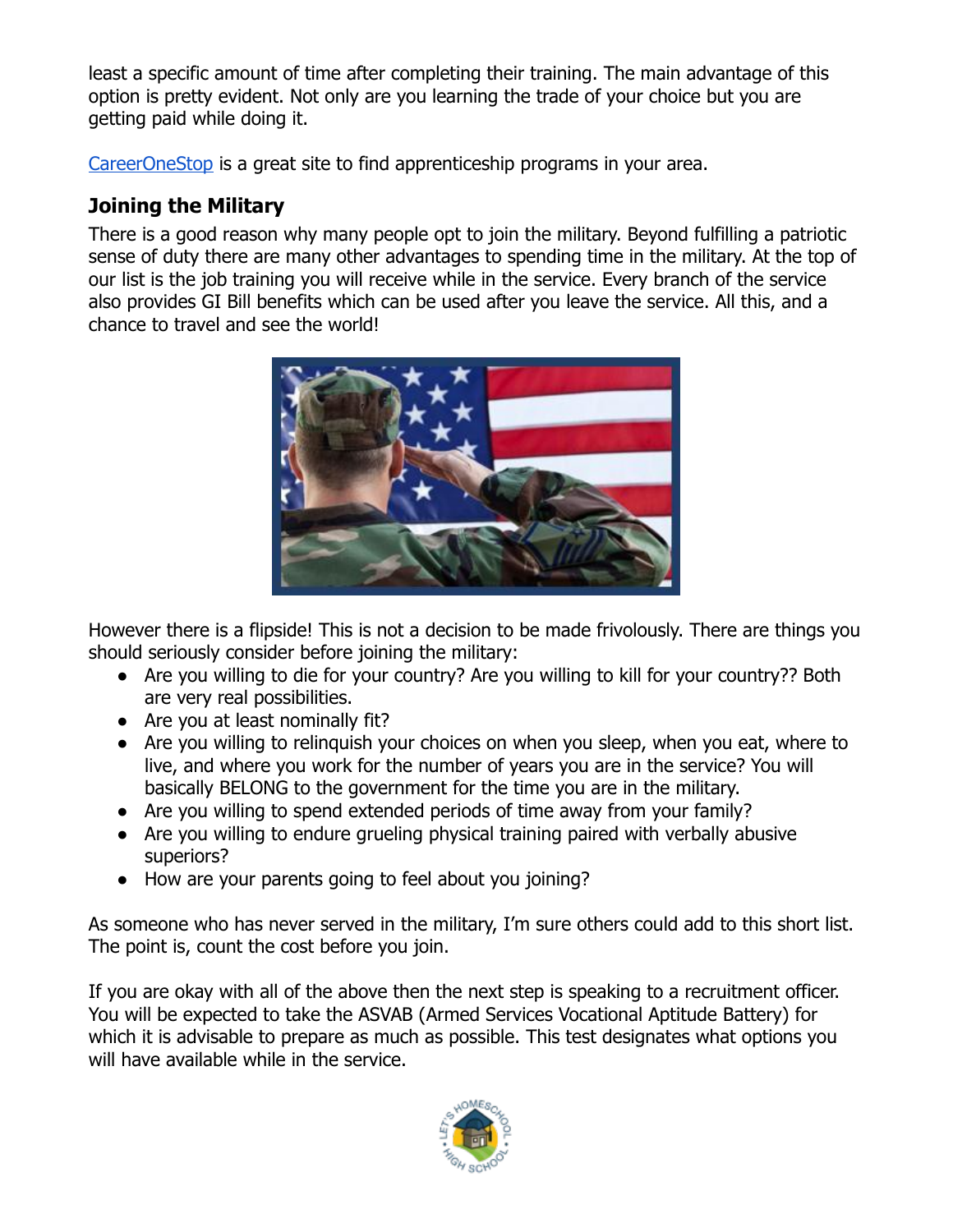There are several personal documents which you will likely need to provide to your recruiter. These include a government issued ID such as your drivers license, your social security card, your high school diploma, your birth certificate, any college transcripts, marriage license, medical documents, court documents and adoption documents.

## <span id="page-13-1"></span>PREPARING FOR THE MILITARY WHILE IN HIGH SCHOOL

Since you are still in high school, there are additional ways that you can prepare for a military career. Aside from attending a military academy, unless that's what floats your boat, you can join a JROTC (Junior Reserve Officer Training Corps). This can help you to gain many of the disciplines you will employ when you join the military.

JROTC may not be an option for homeschoolers in every state. The reason for this is that most JROTC programs are closely tied to the school system in which they are offered. This can result in homeschoolers being denied access. If this is the case, an alternative is the Civil Air Patrol.

Civil Air Patrol of course affiliated with the Air Force. They provide emergency services, cadet programs, and aerospace education. Their cadet programs provide plenty of activities to fit a wide range of interests.

Advancing through both JROTC and Civil Air Patrol will provide higher ranks upon joining the military. It is important to note, however, that membership in either of these programs does not force the participant to join the military later on.

## <span id="page-13-0"></span>**SCHOLARSHIPS, GRANTS, & OTHER FINANCIAL HELPS**

When it comes to scholarships and other financial aid, most teens have guidance counselors to help them sort it all out. As homeschoolers we don't have that luxury. So where does a homeschool teen begin looking for scholarships and such? That is actually a loaded question which cannot be fully addressed here. However, I will try to give you a few tips to get you pointed in the right direction. For this section, it may help to consider your parents as your guidance counselors. That should not be difficult since that is what they have pretty much been your whole life.

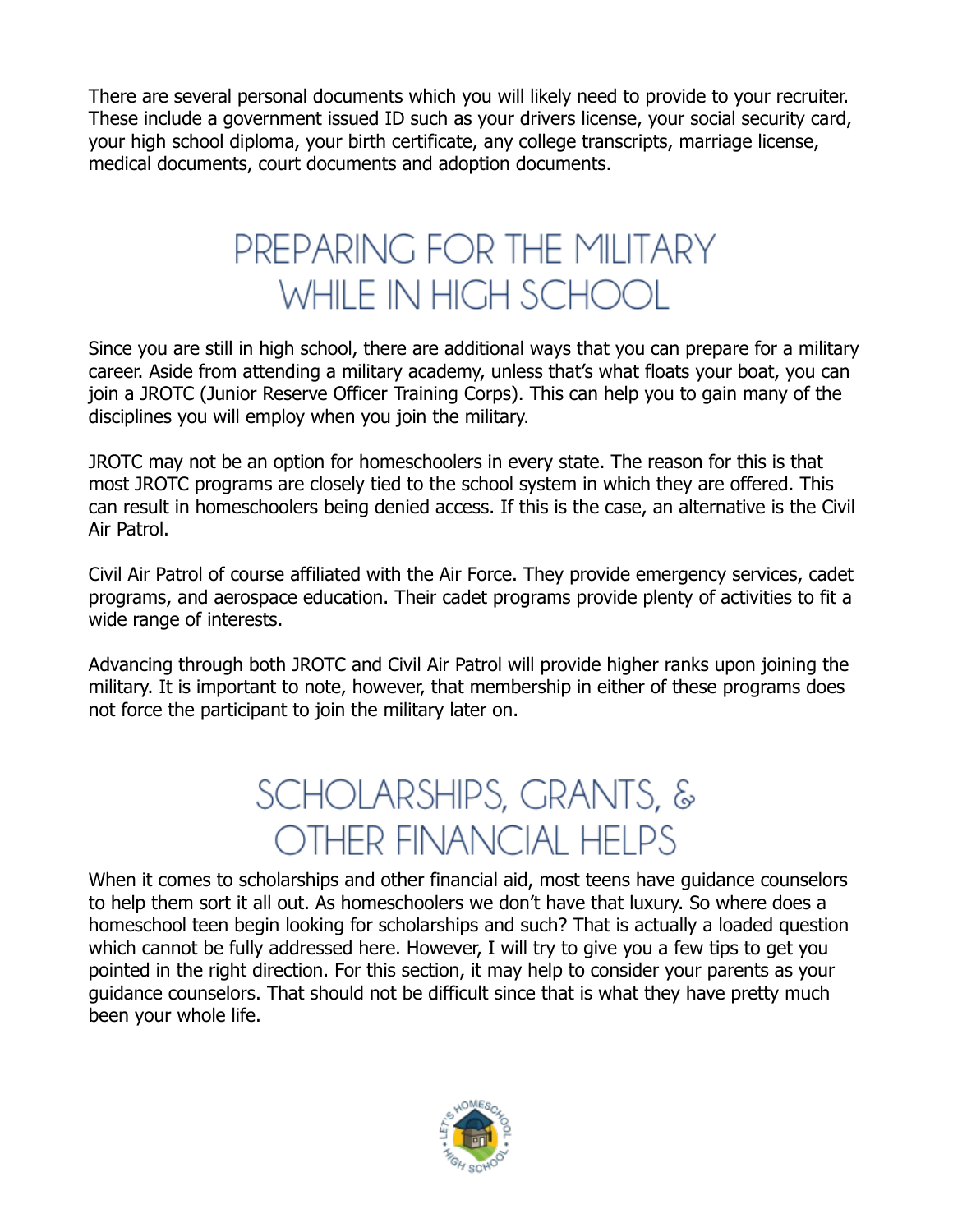

### <span id="page-14-2"></span>**Scholarships**

Just like we discussed in the section on getting into college, the best way to get a scholarship is to make good grades and show that you are a leader. People who award scholarships want to feel that they are making a good investment in someone who will make a difference in the world.

As far as finding scholarships, the internet can prove a huge resource for research. It may behoove you to go through an online scholarship search engine. Just make sure to authenticate the information they are providing. Things change quickly in the world of scholarships. What you are viewing may already be outdated so be careful to find a search engine that keeps their information consistently up to date. **Fastweb** and **Scholarships.com** are a couple to get you started.

### <span id="page-14-1"></span>**Grants**

A grant is similar to a scholarship in that you will never have to pay it back. Grants are a bit different than scholarships in that they are usually based on financial need rather than how well the student performs. Grants can also be awarded to people of specific ethnicities or are part of a specialized student group (such as disabled learners, first generation college students or single moms). Some grants are given to pupils who are going into certain trades or careers.

You will need to fill out the FAFSA (Free Application For Federal Student Aid). The best time to submit this is early in January since that is when the limited funds become available. You can go online to complete the FAFSA at [http://www.fafsa.ed.gov/.](http://www.fafsa.ed.gov/) There may be other forms to fill out as well to be sure that you don't miss out on any financial help that may be available to you. There are plenty of sites online to help you.

### <span id="page-14-0"></span>**Loans**

There are no end of financial institutions willing to hand out student loans. Unless you have scored an all expenses paid scholarship or your parent's invested in a prepaid college plan for